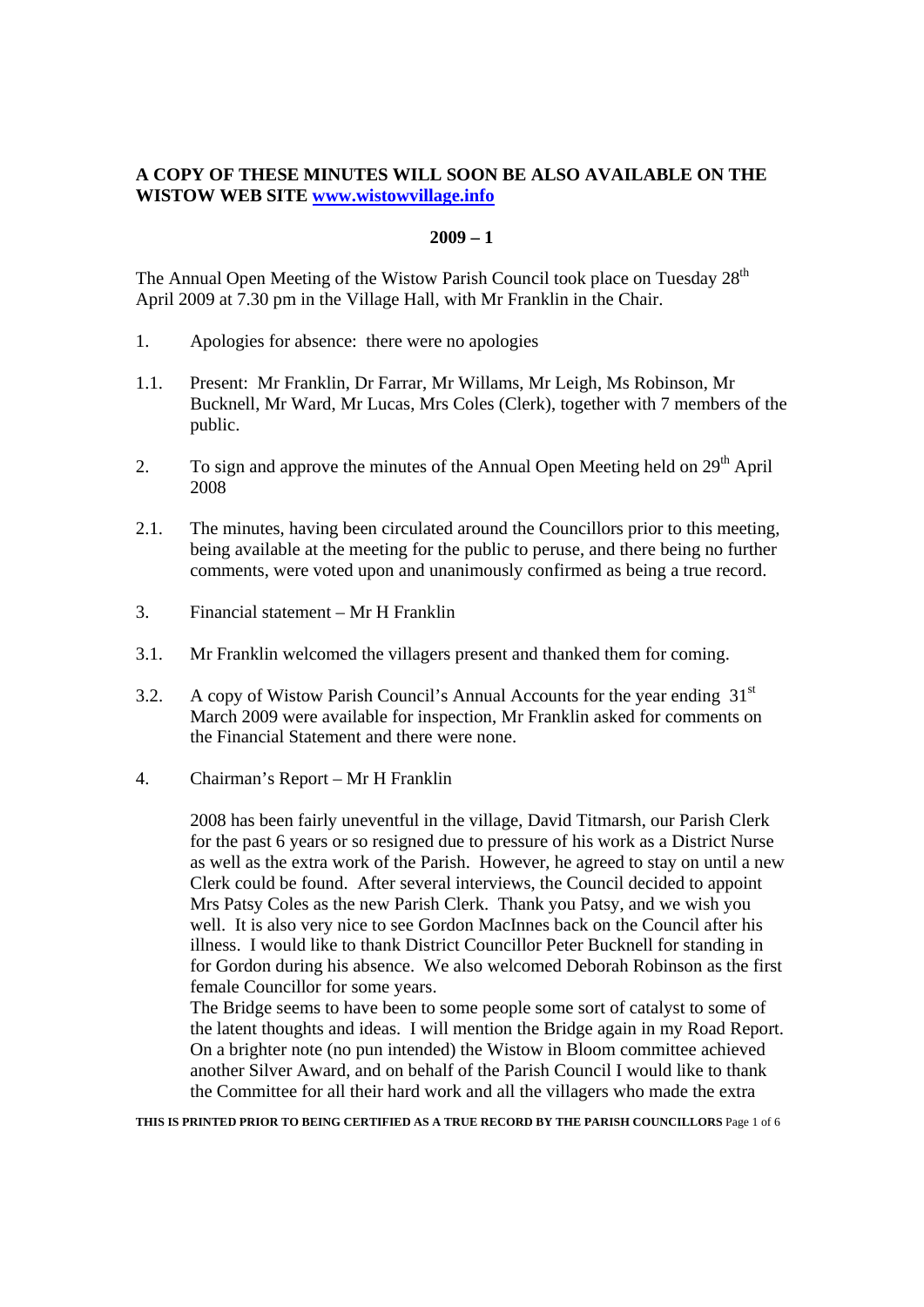effort to make Wistow look extra special. (Though I know that not everybody agrees with what is done). On a more somber note, the Youth Club that was set up some eighteen months or so ago folded in the Autumn through lack of support and shortage of helpers and as a Council we are very concerned about it. At the other end of the scale, it is nice to see the Toddlers Group is back. Perhaps it can be kept going long enough to be the next Youth Club! We also welcome the new Wistow walking club, set up by our Clerk, Patsy Coles, which had its first outing yesterday, thank you Patsy.

- 4.1. A question was asked regarding the cost of grass cutting and it was confirmed that the sum of £4067 quoted was for 2 years.
- 5. Streetlight report Dr R Farrar

 A full survey of the Parish's street lights was completed a year or so ago, yet the County Council still seemed to be working on their old numbering system, resulting in some confusion. The County Council's records have now been updated to reflect our register of street lights and the actual numbers on the street lamps themselves.

 The Government consultation to propose a new lighting strategy to meet the conflicting requirements of better street lighting, whilst trying to reduce carbon emissions, save energy and reduce light pollution is still underway. The Parish Council is still monitoring this situation as any future lighting strategy for Wistow will have to fit in with these eventual guidelines.

- 5.1. A question was asked regarding the lack of a number on the light outside The Thatched Cottage in Church Street and Dr Farrar agreed to look into this.
- 6. Playground report Mr H Franklin

 You may have noticed several changes to the playing field over the last year. We have now completed the renewal of the rubber matting under all of the play items, which have all been repainted. New nets have been fitted to the goals, both have been cemented in place, and the vandalized obstacle course has been repaired. A monthly check of all the apparatus is now to be carried out by Council members to fulfill our grant conditions for the play matting and to ensure that the matting is kept in good condition. So, as I mentioned last year, this facility, while a very good asset to the village, is still a bit of a black hole money-wise. One pleasing note is that no acts of vandalism have been reported, though litter is still a bit of a problem despite the extra litter bin.

**THIS IS PRINTED PRIOR TO BEING CERTIFIED AS A TRUE RECORD BY THE PARISH COUNCILLORS** Page 2 of 6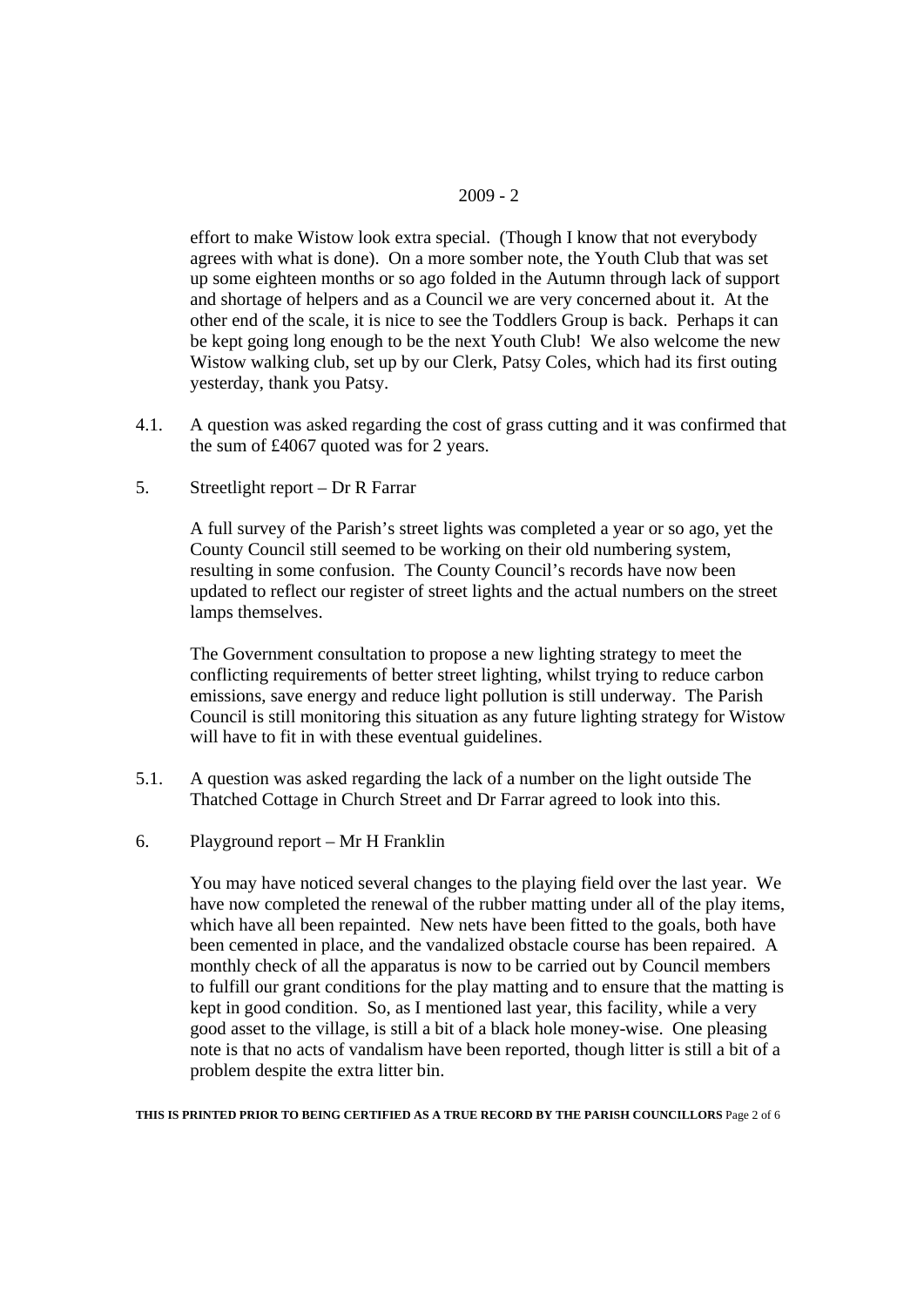### 7. Allotment report

 The Parish Council has undertaken further hedge trimming at the site. Ongoing consideration has been given to the Tenancy Agreement during the year and the new version is now ready to be issued. Rents will be reviewed on an annual basis, to ensure a fair rent is paid for the allotments.

### 8. Traffic and Road Issues – Mr H Franklin

 The Group set up to look after road issues has not met for some time so it falls on me to give a short report on current issues. The major issue this year has been and still is the Bridge. Most of you have attended both of the public meetings and made your views known. The latest update (unless Patsy has any more) is that the purchase of the land is proceeding and both stages of the project will go ahead at the same time.

 Traffic calming – a new group is being set up to deal with this and other matters, so I cannot say what they will come up with. Any recommendations will be put to the village. You will have noted that the damaged curbs have been repaired on the corner of Oaklands Avenue/Church Street. We have had several letters about the state of some roads and these complaints have been passed on to the County Council for their action.

 Lastly some of you will be aware that Speedwatch cameras have been used in Wistow and local villages. Speedwatch is backed by the Police and their aim is not to book a motorist for speeding but to educate drivers to keep to the correct speed.

- 8.1. A question was asked regarding the scope of Speedwatch and Mr Lucas replied that any one observed speeding or tailgating would have their registration number taken and passed to the police who would issue a letter. Repeat offenders would receive a visit from the police. It was asked if motorists were reported if on the phone and it was confirmed that wherever possible this would be reported.
- 9. Pedestrians, footpaths and countryside Mr R Cook

 As Mr Cook was not present at the meeting this report has been added to the minutes.

Pedestrians: All the re-surfacing works are now complete, we had asked for drop kerbs for our wheel chair guys to get around more safely but that was not with in the budget.

Public Footpaths: We have further funding this year from the County Council to open up some of our lost paths, should any one wish to help to clear areas that are over grown etc please contact myself or Patsy.

Most of the bridges have been replaced but help is still required to keep them in good order.

**THIS IS PRINTED PRIOR TO BEING CERTIFIED AS A TRUE RECORD BY THE PARISH COUNCILLORS** Page 3 of 6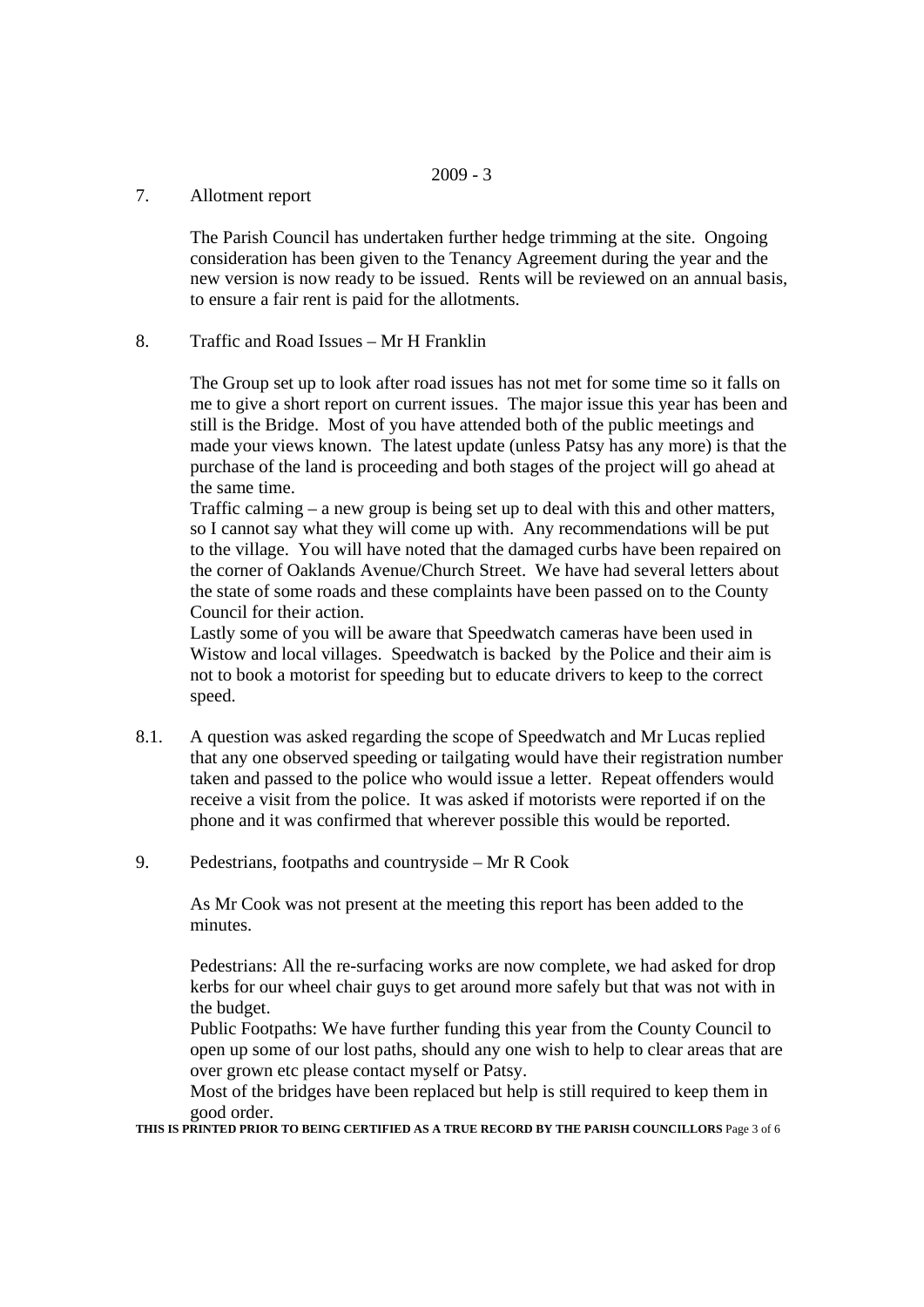The Country Side: Dog fouling is still a great problem now that the dog population of the village is still growing. It is an offence for a dog to foul the public high way; this includes verges, so please clean it up. The main problem areas are Harris Lane at both ends, and the footpath just over the bridge. We have more than enough poo bins for a small village.

10. Village Hall – Mr C Leigh

 The Parish Council has two representatives on the Village Hall Committee to ensure that any relevant information is passed to the Village Hall Committee and visa versa.

 The two representatives assist wherever possible and with the preparation and running of village hall events. Last year the Parish Council assisted in all events including Sports Day, Music Night, Flower stall and the Cricked Day. It is also working with the Village Hall on a number of projects including hall improvement

11. Youth Club – Dr R Farrar

# Clubs and Societies

In response to requests from the villagers via the parish plan a youth club was set up in the village hall, running every Thursday evening. Unfortunately due to lack of support from the older children in particular, this has now had to close.

This is extremely sad for the village, bearing in mind that the youth club was set up as a direct response to the villager's wishes, yet when it was running those same villager's didn't seem to support it.

A big thanks must go to Veronica Barker and Samantha Newton for all of their hard work and effort in getting the youth club of the ground and for persevering with it for so long.

On a brighter note, a **History society** has been setup to research the history of our village, with the ultimate aim of producing a book on the history of Wistow. Good progress has been made with the discovery of a Romano-British settlement amongst many other things. The history society meets once a month at Jo Latter's house. If anyone is interested in joining, please contact Jo.

**THIS IS PRINTED PRIOR TO BEING CERTIFIED AS A TRUE RECORD BY THE PARISH COUNCILLORS** Page 4 of 6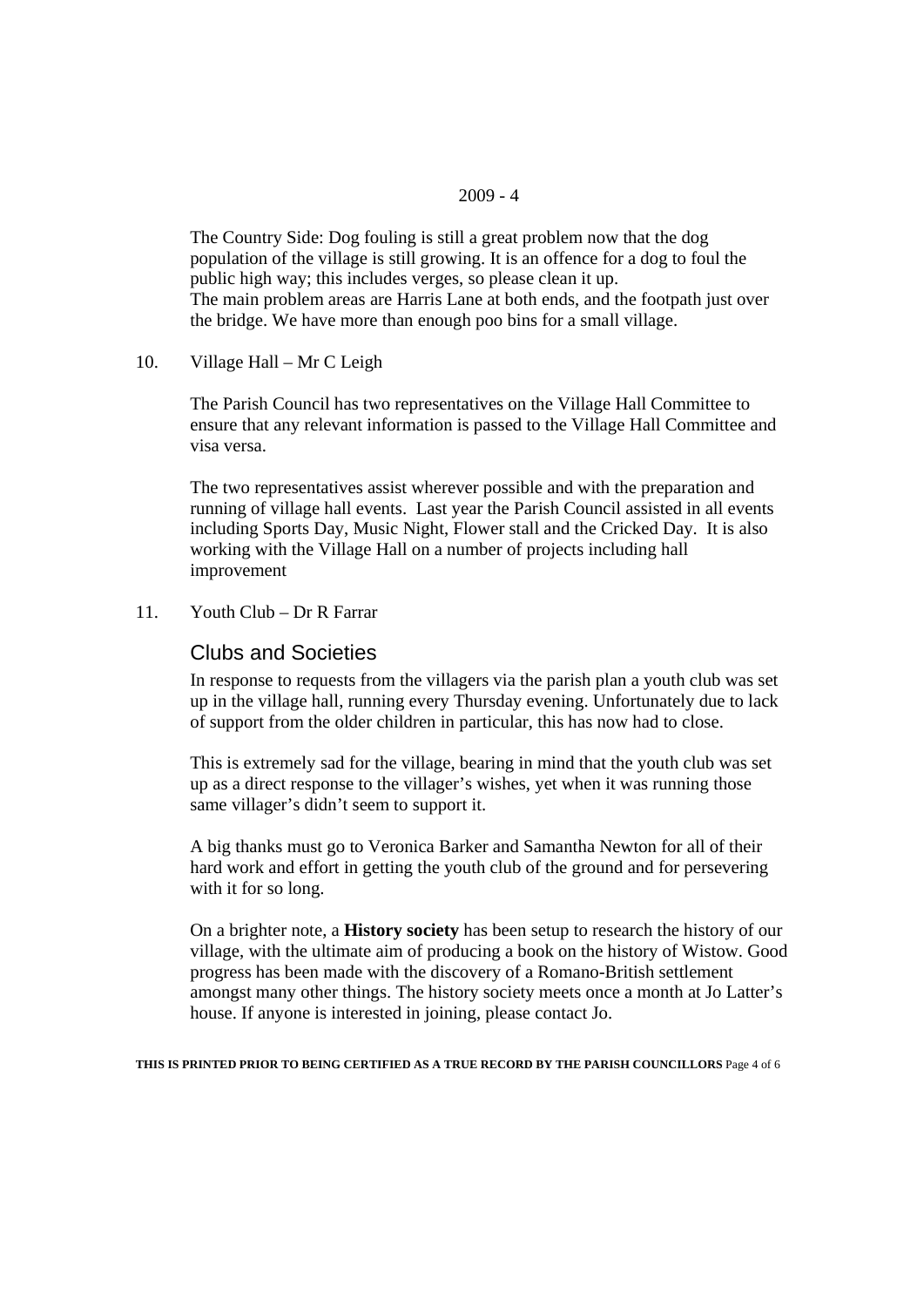# Communication

The village website www.wistowvillage.info, launched at the end of September 2006, is now receiving over 1,000 page views each month. The website is continually being updated and improved. For example, **Parish council agendas** have been added to the website and are now posted on the website in advance of the parish council meetings.

Following the set up of the Wistow History Society, a new article has been added to the village history section of the website, detailing the **origins of the name Wistow**.

News and events are updated on the website on a regular basis.

- 11.1. A question was asked about funding for the disbanded youth club and Dr Farrar replied that any balance left from the Youth Bank funding would have to be returned under the terms of the contract.
- 12. Any other business from the Parish
- 12.1. Regarding the Bridge, it was asked when work is planned to commence. It was confirmed that it is scheduled for October although repairs to the damaged parapet had been due to take place in April and have been chased up.
- 12.2. Regarding the village sign it was asked where a draft of the design had been available and it was confirmed that it was on the website and had been in the Warbler. The sign will be sited on the village green, outside Lodes Cottage, at present there is just the concrete pad.
- 12.3. The issue of parking was raised as parking on the pavements made it difficult for pedestrians, prams and wheelchair users. If there is a parking offence it can be reported to our PCSO but it is more about education of drivers. Hedges overhanging the road in Manor Street and the footpath at the corner of Rooks Grove Farm/Harris Lane were also a problem.
- 12.4. The use of the funding from the Parish Paths Partnership to reinstate a foot path at the end of Harris Lane was questioned and this would be reported back. Blacks Lane (footpath to Broughton) was considered to be in need of urgent attention.
- 12.5. Mr Bance reported that on  $9<sup>th</sup>$  May between 10am and 2pm the Brownies would be doing a walk for the Duke of Edinburgh award and the older children would be walking through the night, from 7pm – 7am, also as part of the award.

**THIS IS PRINTED PRIOR TO BEING CERTIFIED AS A TRUE RECORD BY THE PARISH COUNCILLORS** Page 5 of 6